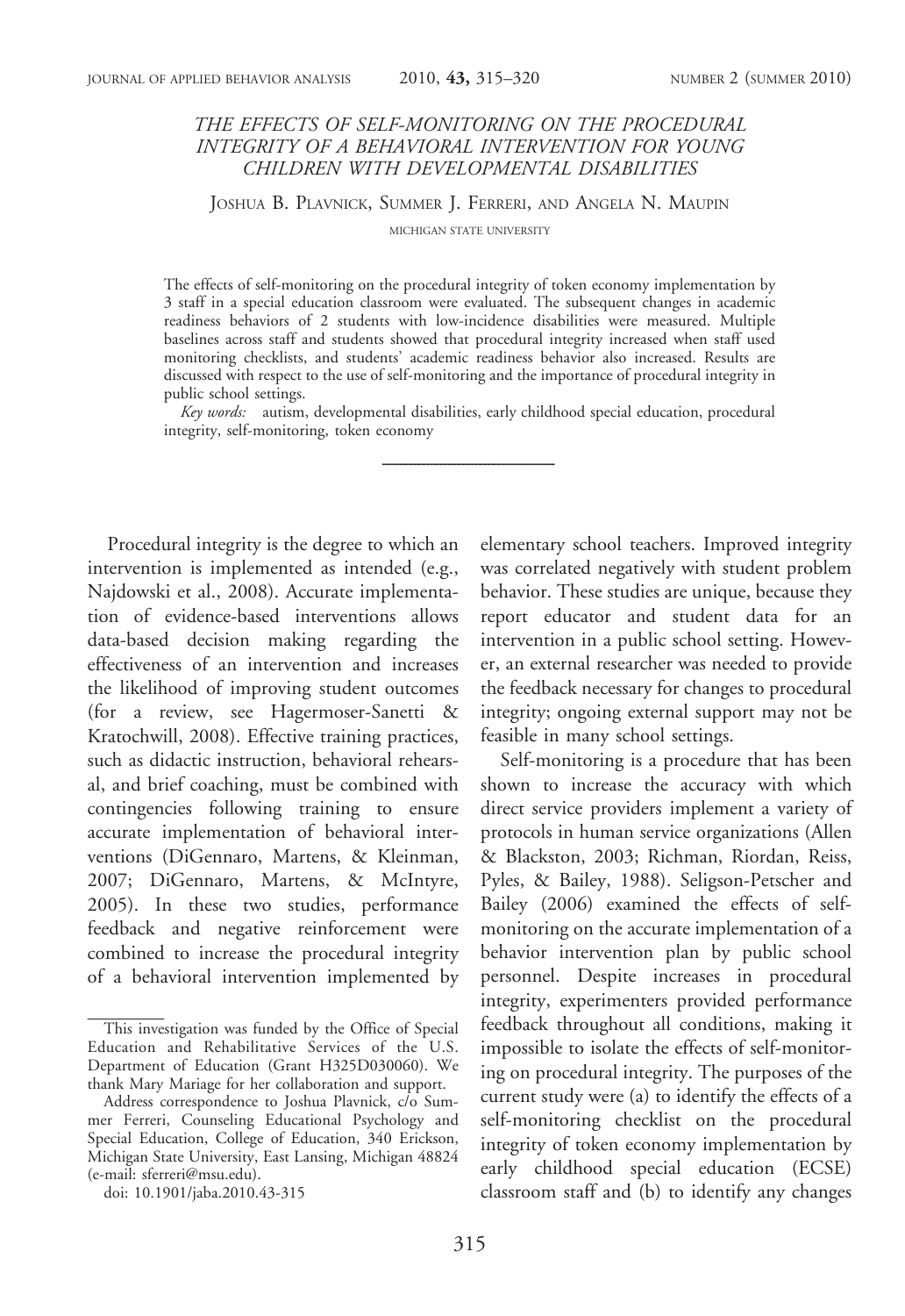in academic readiness behaviors of ECSE students when experimental manipulations were applied to token economy implementation.

#### **METHOD**

### Participants, Setting, and Materials

Three Caucasian staff members and 2 Hispanic students participated in this research study. Ingrid (teacher), Teri, and Rita (paraprofessionals) were educators in a 10-hr per week ECSE program. Ingrid requested experimenter support for 2 students in the ECSE program who often required one-to-one adult support to participate in group activities. Toby (4 years old) had been diagnosed with autism and Kendra (3 years old) with Williams syndrome and specific language impairment.

### Measurement and Interobserver Agreement

Staff. Experimenters used a discrete categorization procedure (Kazdin, 1982) to score the percentage of token economy components implemented correctly. A component was scored correct if it occurred in the correct order and as written on a token economy procedural checklist (available from the first author). An item was scored incorrect if it was not implemented as written or was implemented in the wrong order, or if another response was implemented in place of the indicated response. Experimenters conducted 15-min observations 2 to 3 days each week. Paper and pencil were used to record data during small- and largegroup activities.

Students. The dependent measures were the percentage of intervals students engaged in two academic readiness behaviors (i.e., appropriate sitting and vocalizing) simultaneously. Appropriate sitting was defined as sitting in a staffdesignated location and in a manner instructed by staff with minimal movement for the entire interval. Appropriate vocalizing was defined as talking at or below conversational volume (i.e., could not be heard from more than 3 m away). Data were collected with paper and pencil using

a 30-s whole-interval procedure and MotivAider vibrating timers to signal the end of an interval. Engagement in academic readiness behavior was scored when a student demonstrated both target behaviors for an entire interval. Staff participants delivered token reinforcers to students for engaging in these behaviors following a pretraining baseline. Observations were 10 to 15 min in length and occurred during small- and large-group activities 2 or 3 days each week.

Two independent observers scored 28% of staff and 38% of student observations to evaluate interobserver agreement. Agreements were identified when both observers scored the same response for a component (staff participants) or interval (student participants). Disagreements were identified when interobserver responses varied for a component or interval. Total agreements were divided by the sum of agreements plus disagreements and converted to a percentage. Mean agreement for procedural integrity was 84% (range, 64% to 100%), 84% (range, 64% to 91%), and 95% (range, 82% to 100%) for Rita, Teri, and Ingrid, respectively. Mean agreement for academic readiness behavior was 83% (range, 60% to 100%) and 94% (range, 70% to 100%) for Toby and Kendra, respectively. Low agreement scores occurred during initial observations and were corrected by the observers briefly discussing response definitions.

### Design and Procedure

The effects of self-monitoring on procedural integrity were analyzed using a multiple baseline design similar to that in DiGennaro et al. (2005). A second multiple baseline design across students was used to assess the effects of any changes in staff behavior on student behavior.

Staff baseline. Staff baseline consisted of three phases: pretraining, training, and implementation. Consultants developed a token economy procedure prior to the pretraining phase and measured the number of components complet-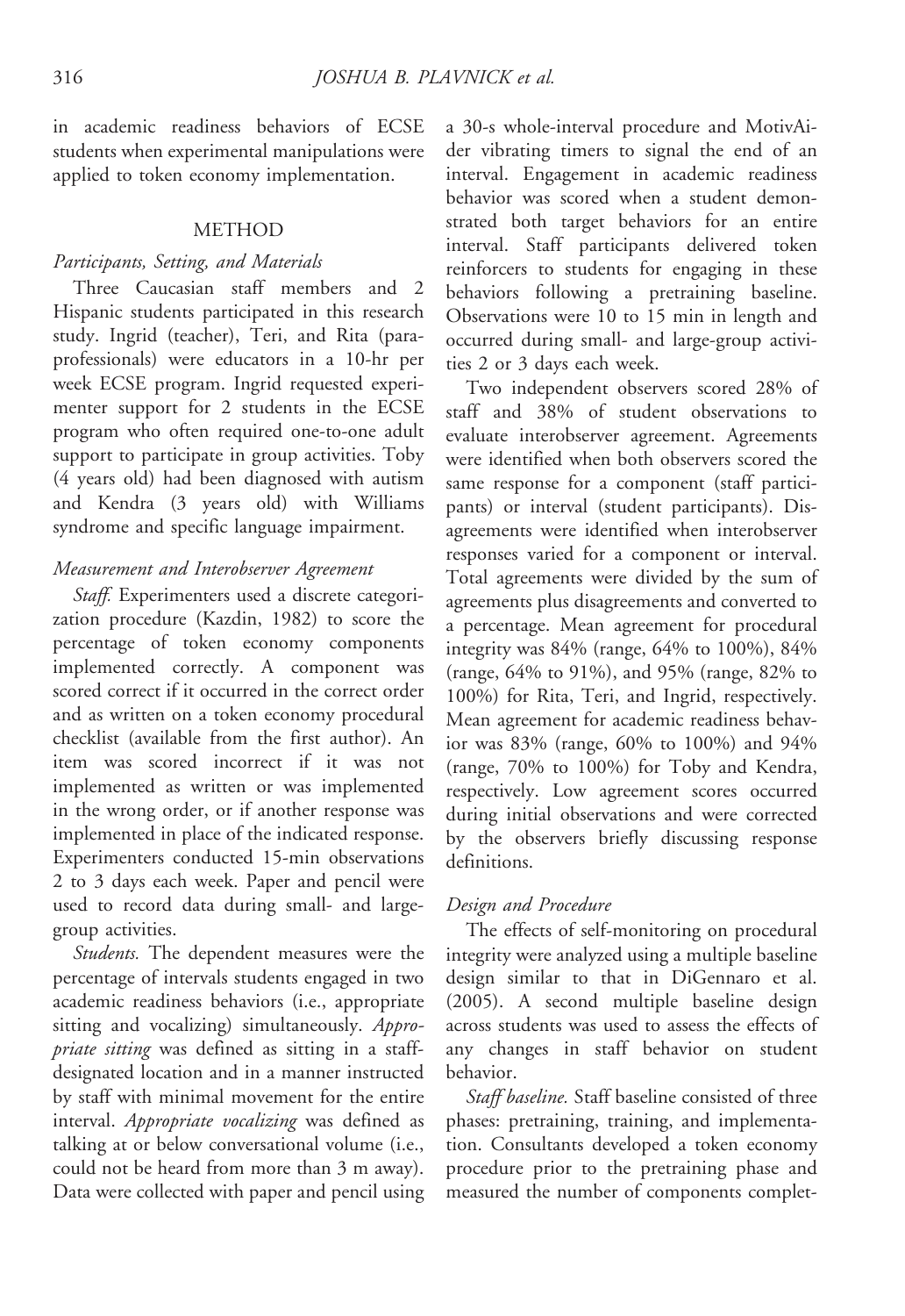ed when staff participants addressed student engagement in academic readiness behavior as they had throughout the school year prior to the start of research activities. Following pretraining, the experimenters conducted the training phase, which consisted of two 1-hr training sessions and used procedures similar to those of DiGennaro et al. (2007) to train staff participants to implement each item on the token economy checklist. The first session involved staff participants only and consisted of didactic review, modeling, and role play. The second session involved staff and student participants. During the second training session, the experimenter first modeled token economy implementation with student participants and then provided coaching and feedback to staff participants who implemented the procedure. Once a staff participant demonstrated procedural integrity of 80% for one token economy session, coaching and feedback were terminated, and the staff participant implemented the intervention independently. The implementation phase continued for each staff participant until procedural integrity was stable or downward trending, and the experimenter and individual staff participant could meet to review the self-monitoring procedure.

Staff self-monitoring. Prior to beginning selfmonitoring, the experimenter met briefly with each staff participant and explained the monitoring checklist, reviewed the token economy procedure, and answered any questions. During self-monitoring, staff participants continued to implement the token economy and were instructed to complete a token economy checklist (identical to that of the experimenters) following two token sessions of their choice each day. Completed checklists were left in a file folder for the experimenters to collect following observations.

Student conditions. Experimenters observed and recorded the occurrence or nonoccurrence of academic readiness behavior during all experimental conditions. The independent variable in effect for students was the token economy system as implemented by staff participants in each condition.

## RESULTS AND DISCUSSION

Figure 1 shows the percentage of token economy steps implemented correctly across staff participants. Token economy implementation did not occur during pretraining; the combined procedural integrity for all staff was 0%. During training, implementation, and selfmonitoring, the mean percentage of token economy steps implemented correctly for all participants was 70% (range, 45% to 82%), 45% (range, 0% to 91%), and 84% (range, 45% to 100%), respectively. Figure 2 shows the relation between levels of procedural integrity and student behavior across experimental conditions and participants. Mean engagement in academic readiness behaviors during pretraining, training, implementation, and self-monitoring was 25% (range, 20% to 40%), 95% (range, 80% to 100%), 52% (range, 0% to 100%), and 89% (range, 20% to 100%), respectively.

The results suggest that self-monitoring can improve the implementation of a token economy system in a public school setting. Consistent with the findings of DiGennaro et al. (2007), behavioral interventions were not implemented accurately following initial training. This investigation extends previous procedural integrity research by demonstrating the effectiveness of self-monitoring for increasing posttraining procedural integrity levels with minimal support provided by external agents. Future researchers should evaluate long-term implementation while employing school personnel (e.g., school psychologist) to collect self-monitoring data and evaluate procedural integrity.

Although these results demonstrate positive outcomes, some limitations should be considered. First, staff and student participants demonstrated variability in responding following the introduction of self-monitoring proce-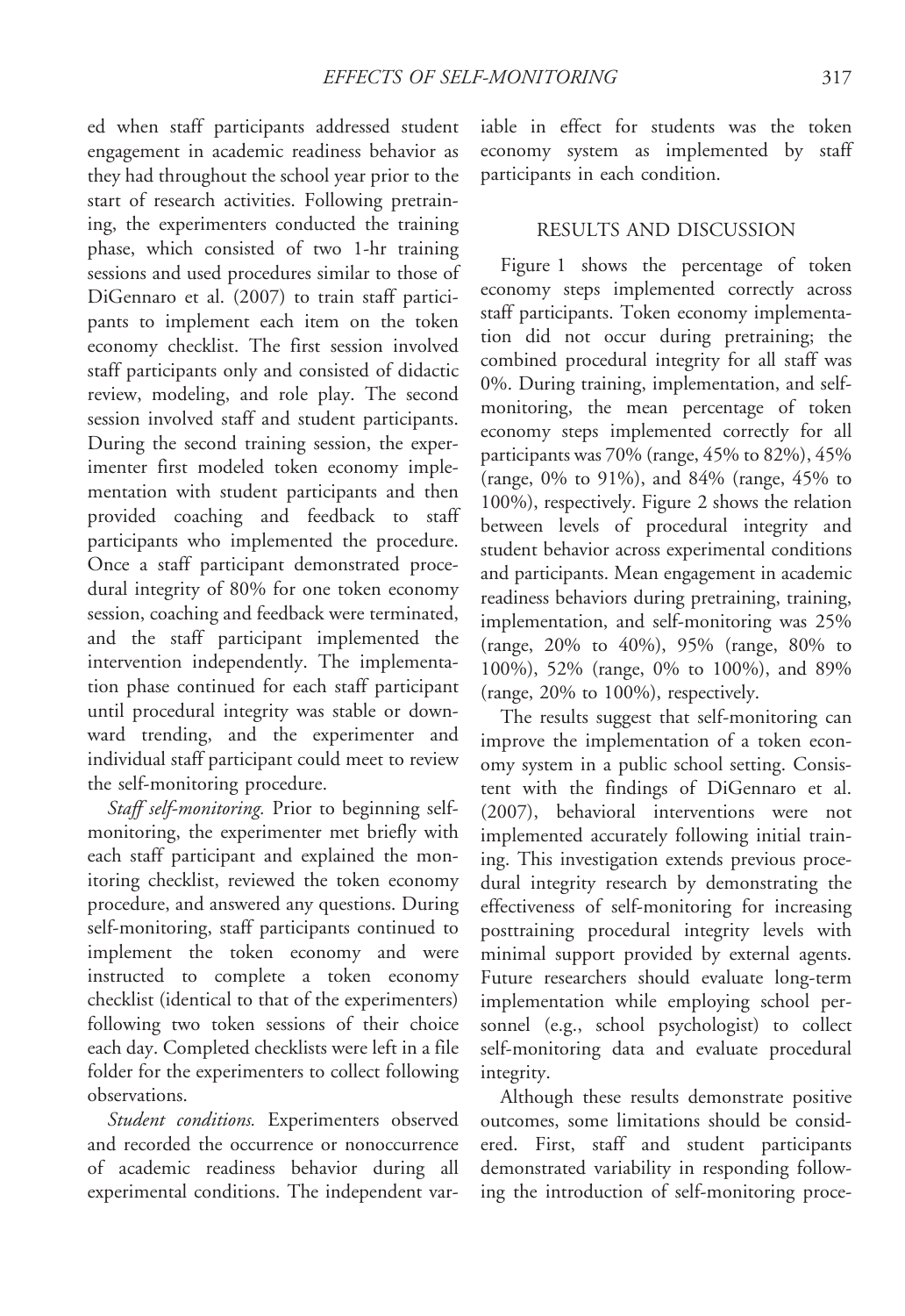

Figure 1. The percentage of accurately completed token economy steps by each staff participant throughout all conditions. Phases in baseline are pretraining, training, and implementation, and the intervention condition is selfmonitoring.

dures. The cause of variability was unknown, although procedural integrity may have been controlled by competing demands, and academic readiness behavior could have been controlled by the accurate or inaccurate implementation of specific token economy components as opposed to the overall procedural integrity within a token economy session. Future researchers could isolate the effects of individual components on student outcomes. Second, Ingrid's accelerating trend in procedural integrity during the implementation condi-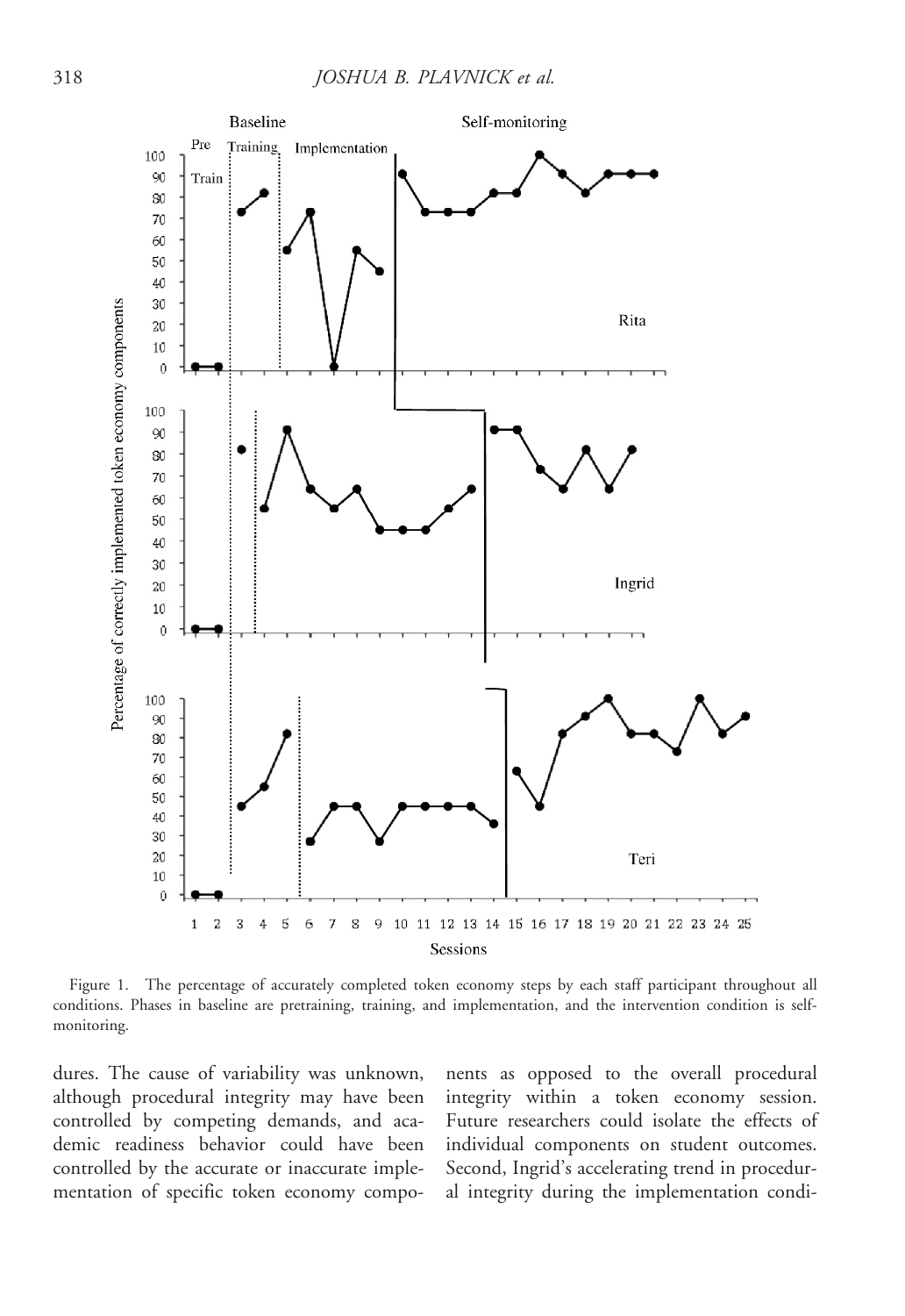

Figure 2. The percentage of intervals students engaged in academic readiness behaviors during corresponding staff conditions. Phases in baseline are pretraining, training, and implementation, and the intervention condition is selfmonitoring.

tion suggests that an unknown variable contributed to this increase. This may have been due to observation of other educators implementing the procedure accurately or to practice effects over the extended baseline period. Future research could address this limitation by examining the effects of observing accurate implementation on rates of procedural integrity.

Despite these limitations, this investigation extends previous research by demonstrating the efficacy of self-monitoring for supporting accurate token economy implementation in a public school setting. In addition, student participants demonstrated improvements in academic readiness behaviors following the introduction of the token economy. The use of self-management practices in school settings may be an effective and efficient approach to improve implementation of school-based interventions.